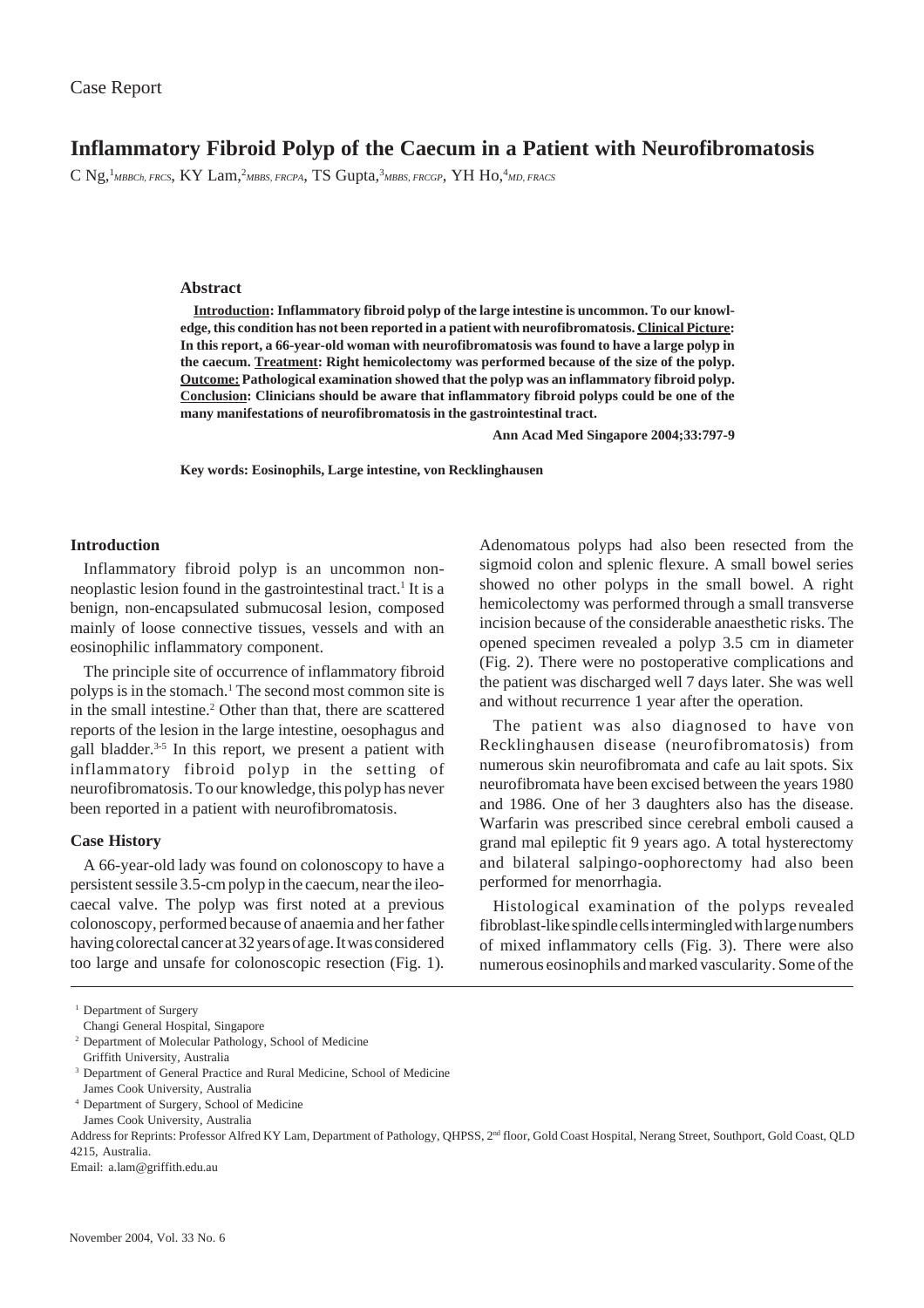

Fig. 1. Endoscopic appearance of the polyp in the caecum.



Fig. 2. The appearance of polyp at the time of resection (arrow).

vessels also exhibited thick hyalinised walls. The spindle cells were negative for neural marker (S-100) and smooth muscle marker (desmin). These features were consistent with an inflammatory fibroid polyp.

#### **Discussion**

Helwig and Ranier<sup>6</sup> introduced the term "inflammatory fibroid polyp" in 1953. The aetiology of inflammatory fibroid polyp remains elusive. It is thought to be a result of chronic irritation and inflammation and may represent a peculiar form of granulation tissue formation.7

The disease has no sex predilection and peak prevalence was in the 5<sup>th</sup> and 6<sup>th</sup> decades of life.<sup>8,9</sup> Lesions are almost invariably solitary and occur most commonly in the stomach. In the present case, the lesion was found in a person of



Fig. 3. Microscopic appearance of the polyp showing a thick wall vessel surrounded by many inflammatory cells including eosinophils (haematoxylin and eosin x40).

slightly older age of 66 and was located in an uncommon site, the caecum. On the other hand, the appearance, the size and the microscopic features of the polyp fit well with the descriptions in the literature. On macroscopic examination, specimens appear as sessile or polypoid lesions localised to the bowel wall and protrude into the lumen. The size varies from 2 to 4 cm. It often has a homogeneous appearance akin to a leiomyoma. Microscopic analysis shows abundant fibroblasts arranged in whorls around blood vessels with prominent inflammatory cells, particularly eosinophils.9

Inflammatory fibroid polyps can present in many different ways including pain, bleeding, anaemia, persistent polyp intussusception and intestinal obstruction.<sup>10</sup> Obstruction tends to be the commonest presentation. Also, inflammatory fibroid polyp can mimic carcinoma macroscopically and thus surgery is usually performed to remove the lesion. In our patient, the polyp was detected on follow-up colonoscopy for anaemia and suspected colonic cancer.

Von Recklinghausen's disease is an autosomal dominant hereditary condition that may affect the gastrointestinal tract in approximately 25% of cases. Such gastrointestinal involvement occurs in 3 main forms: a) hyperplasia of the submucosal and myenteric nerve plexuses and mucosal ganglioneuromatosis, leading to disordered bowel motility; b) gastrointestinal stromal tumours with different degrees of neural and smooth muscle differentiation; and c) distinctive carcinoid tumour of the periampullary region which may be associated with phaeochromocytoma.<sup>11-13</sup> There have been no case reports of neurofibromatosis with inflammatory fibroid polyps. We postulate that the inflammatory fibroid polyp may be a result of repeated chronic inflammation arising from disordered bowel motility found in neurofibromatosis.